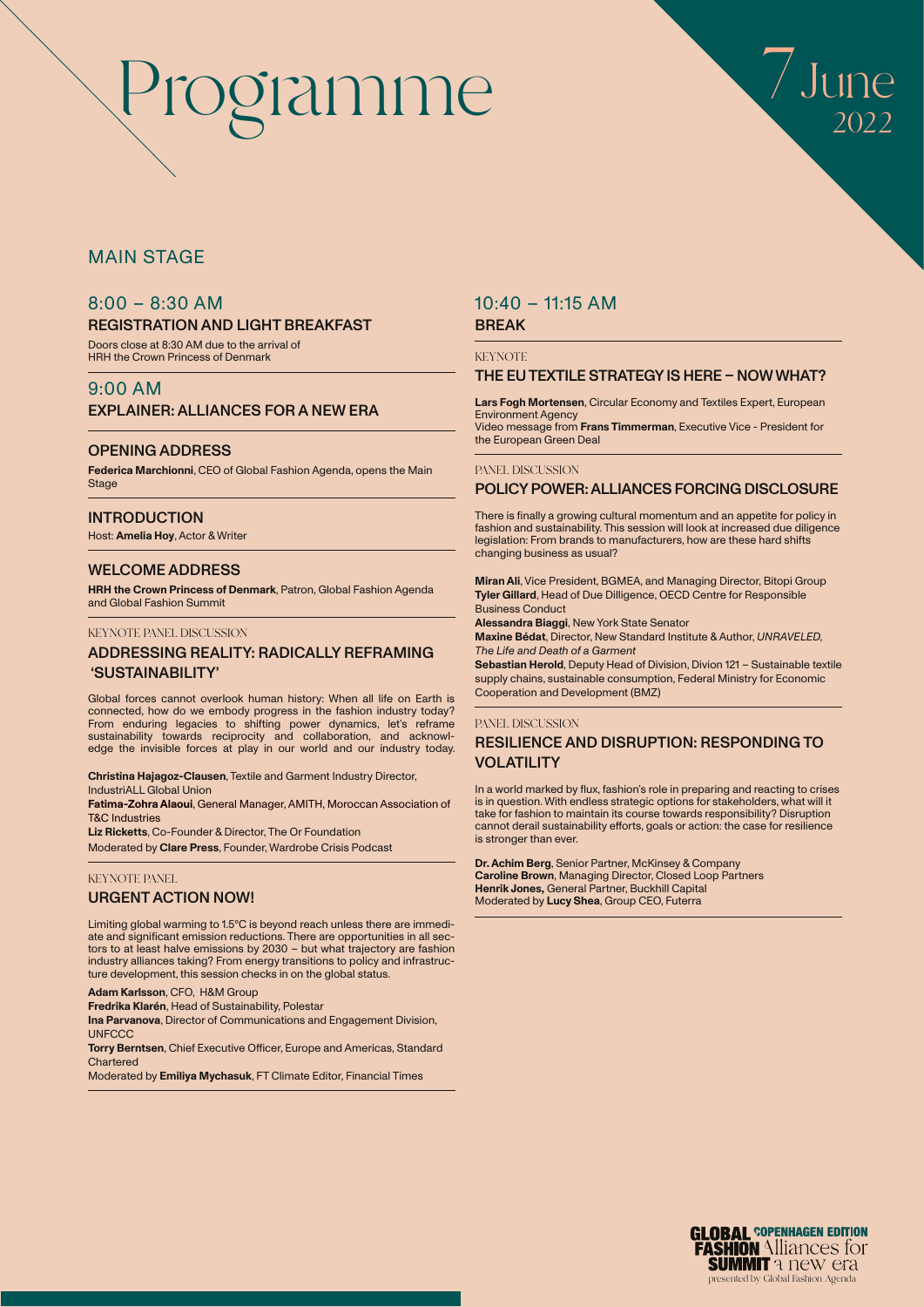

### MAIN STAGE

### 12:30 PM – 2:30 PM **LUNCH BREAK**

### PANEL DISCUSSION

### SUBVERTING FASHION'S HISTORICAL EXCLUSION

Despite passionate momentum to address this critical global issue, fashion's historical exclusion continues across all levels of brand operations. This session shares direct learnings from powerful representation alliances, ingraining sustainability strategy with accountability and integrated inclusion.

**Bobby Kolade**, Fashion Designer, BUZIGAHILL **Dr. Marsha Dickson**, President & Co-Founder, Better Buy Initiative Moderated by **Moussa Mchangama**, Co-Founder, In futurum

### PANEL DISCUSSION

### GLOBAL ALLIANCES AND CIRCULARITY: HOW CLOSE ARE WE?

Circularity is a collaborative journey that the industry must embark upon together. Insisting on a globally inclusive, technology-enabled and just transition to the new circular economy is an essential step - aligning on shared quantitative targets towards achieving fashion's circular economy is another. How close are we?

**Halide Alagöz**, Chief Product Officer, Ralph Lauren Corporation **Mustafain Munir**, Director, CYCLO **Priyanka Khana**, Head of Asia Expansion, Fashion for Good **Robert van de Kherkof**, Chief Commercial Officer, Lenzing **William McDonough**, Chief Executive, McDonough Innovation Moderated by **Dana Thomas**, Journalist and Author of *Fashionopolis: The Price of Fast Fashion and the Future of Clothes*

### 3:45 – 4:15 PM **BREAK**

### PANEL DISCUSSION

### THE MATERIAL CHOICE JOURNEY CONTINUES

So much of fashion's negative impact originates in material choice. So, from this starting point, what better processes can drive positive impact through ESG action from soil to shelf? When it comes to material choice, acknowledging connected ecology across environment and society is key: Let's explore diversified fibre usage and material-level innovation.

**Kyle Bridgeforth**, Co-Owner & Operator, Bridgeforth Farms **Noah Murphy-Rreinhertz**, Sustainability Design Lead, Nike **Shaway Yeh**, Founder, yehyehyeh **Surya Valluri**, Chief Sustainability Officer, Grasim Industries Limited Video message by **Target** Moderated by **Silvia Gambi**, Journalist

### ACTION STAGE

### 12.45 PM –1.15 PM SUSTAINABILITY IN SMALL & MEDIUM **ENTERPRISES**

How can small and medium enterprises in fashion integrate and transform sustainability? In this case study, sustainability rooted in creativity and inclusivity is explored, drawing upon Maison de Mode's experience in uplifting and driving sustainability in brands.

**Hassan Pierre**, Co-Founder and CEO, Maison de Mode

### 1.35 PM –2.20 PM PROTECTING MIGRANT WORKERS IN MAURITIUS: THE POWER OF UNLIKELY ALLIANCES

Migrant workers in sourcing regions are particularly vulnerable to systemic exploitation, with power imbalances to employers and limited support systems. This case study presents learnings from Mauritius and the creation of the Migrant Resource Centre and Just Good Work app, a collaboration between many stakeholders, including ASOS, Anti-Slavery International and IndustriALL Global Union affiliate Confédération des Travailleurs des Secteurs Publique et Privé (CTSP). The collaboration has supported migrant workers in Mauritius to secure their rights.

**Siobhan Mahoney**, Senior Programme Advisor, Anti-Slavery International **Simon Platts**, Commercial ESG & Sustainability Director, ASOS

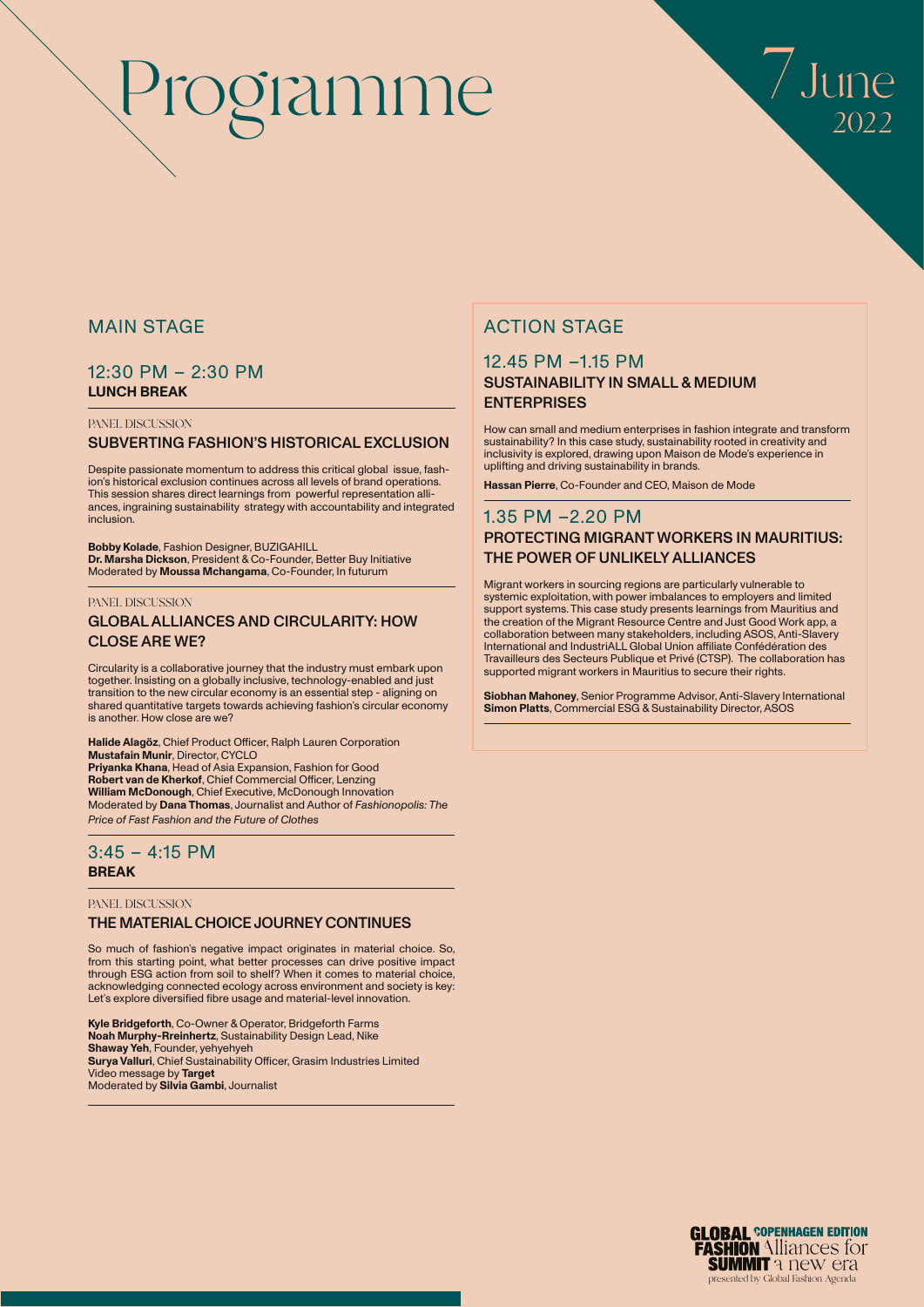

### MAIN STAGE

### PANEL DISCUSSION WHAT EVEN IS A SUSTAINABLE BRAND?

We're all thinking it: What even is a sustainable brand in 2022? Citizen demand and expectation for action today is steering ever-changing interpretations, guidelines and certifications across ESG in fashion. Meanwhile, society-shifting ethical engagement calls for alliances at a policy level to turn box-ticking into change-making.

**Amina Razvi**, CEO, Sustainable Apparel Coalition **George Harding-Rolls**, Campaign Manager, Changing Markets Foundation **Hana Kajimura**, Head of Sustainability, Allbirds **Joy Howard**, CEO & Founder, Early Majority Moderated by Alec Leach, Author and Strategist

### PANEL DISCUSSION

### SUPERCHARGED STORYTELLING

Sustainability communications can get pretty boring pretty fast without incredible role models and nuanced discourse. Social media is supercharging storytelling in fashion through a powerful, SDG-guided blend of education and engagement: How is this movement contrasting and combatting media reporting neglect?

**Aditi Mayer**, Sustainable fashion blogger, photojournalist and labor rights activist **Willow Defebaugh**, Co-Founder. Editor-in-Chief, Atmos Moderated by **Sophia Li**, Journalist, Co-Founder, Steward

### **CLOSING REMARKS**

### 6:00 PM

**GLOBAL COPENHAGEN EDITION FASHION** Alliances for **SUMMIT a Idem CFA** presented by Global Fashion Agenda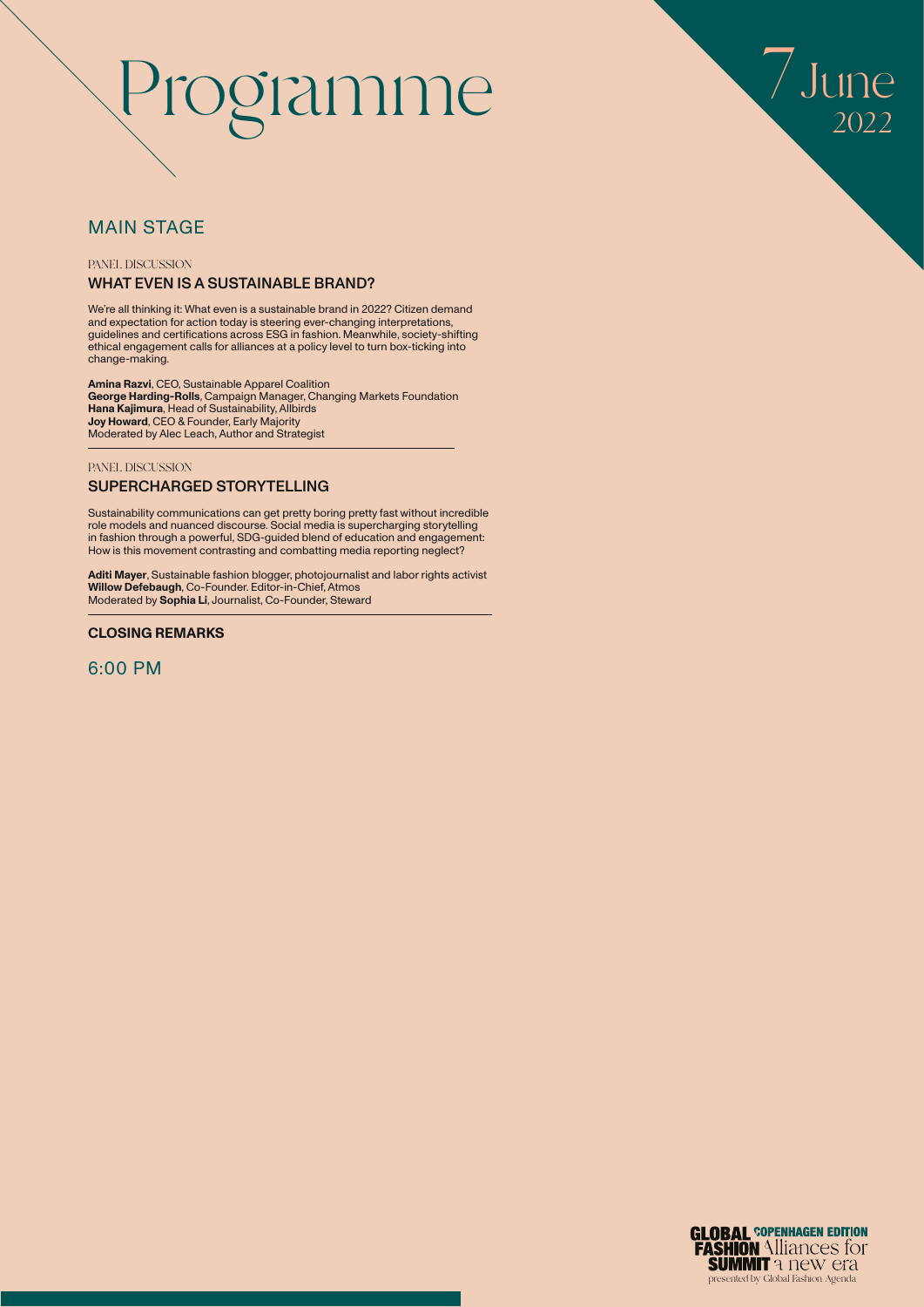

### MAIN STAGE

 $8:00 - 8:45$  AM

### REGISTRATION AND LIGHT BREAKFAST

Doors close at 8:45 AM.

### 9:00 AM OPENING REMARKS

Host: **Amelia Hoy**, Actor & Writer

KEYNOTE PANEL DISCUSSION

### ALLIANCES WORK: WAGE SYSTEMS AND WORK ENVIRONMENTS

Spotlighting the ongoing dedication to increasing engagement and reparative action for human rights. What makes a successful alliance, and how can ESG support? This session, featuring different perspectives and challenges, shares insights from cross-landscape collaboration efforts.

**Alexander Kohnstamm**, Executive Director, Fair Wear, The Industry We Want

**Aron Cramer**, CEO, BSR **Kathleen Talbot,** Chief Sustainability Officer and VP Operations, Reformation Moderated by **Jasmin Malik Chua,** Sourcing and Labour Editor, Sourcing

### Journal PANEL DISCUSSION

### INTRODUCING: THE GFA MONITOR

This session holds space to explore and celebrate Global Fashion Agenda's most recent global alliance project: The GFA Monitor. Providing an updated route of travel for the industry together with leading topical expert organisations, this session breaks down our vision for achieving a net positive industry by 2050.

**Ashley Gill**, Standards & Stakeholder Engagement,<br>Sr. Director, Textile Exchange **Jason Kibbey**, CEO, Higg **Laura Balmond**, Fashion Initiative Lead, Ellen Macarthur Foundation **Sharon Waxman**, President & CEO, Fair Labor Association Moderated by **Peder Michael Pruzan-Jorgensen**, Global Fashion Agenda

### **CONVERSATION**

### TRUE LUXURY: A PRODUCT DESIGNED TO LAST FOREVER

This discussion will explore how sustainability can be engrained in the philosophy of luxury brands to drive purpose. The panelists will discuss how, by expressing stories of history, creativity and sustainability through product, businesses can act in line with their values.

**Leo Rongone**, CEO, Bottega Veneta **Marie-Claire Daveu**, CSO, Kering Moderated by **Tamsin Blanchard**, Journalist

 $10:40 - 11:15$  AM BREAK

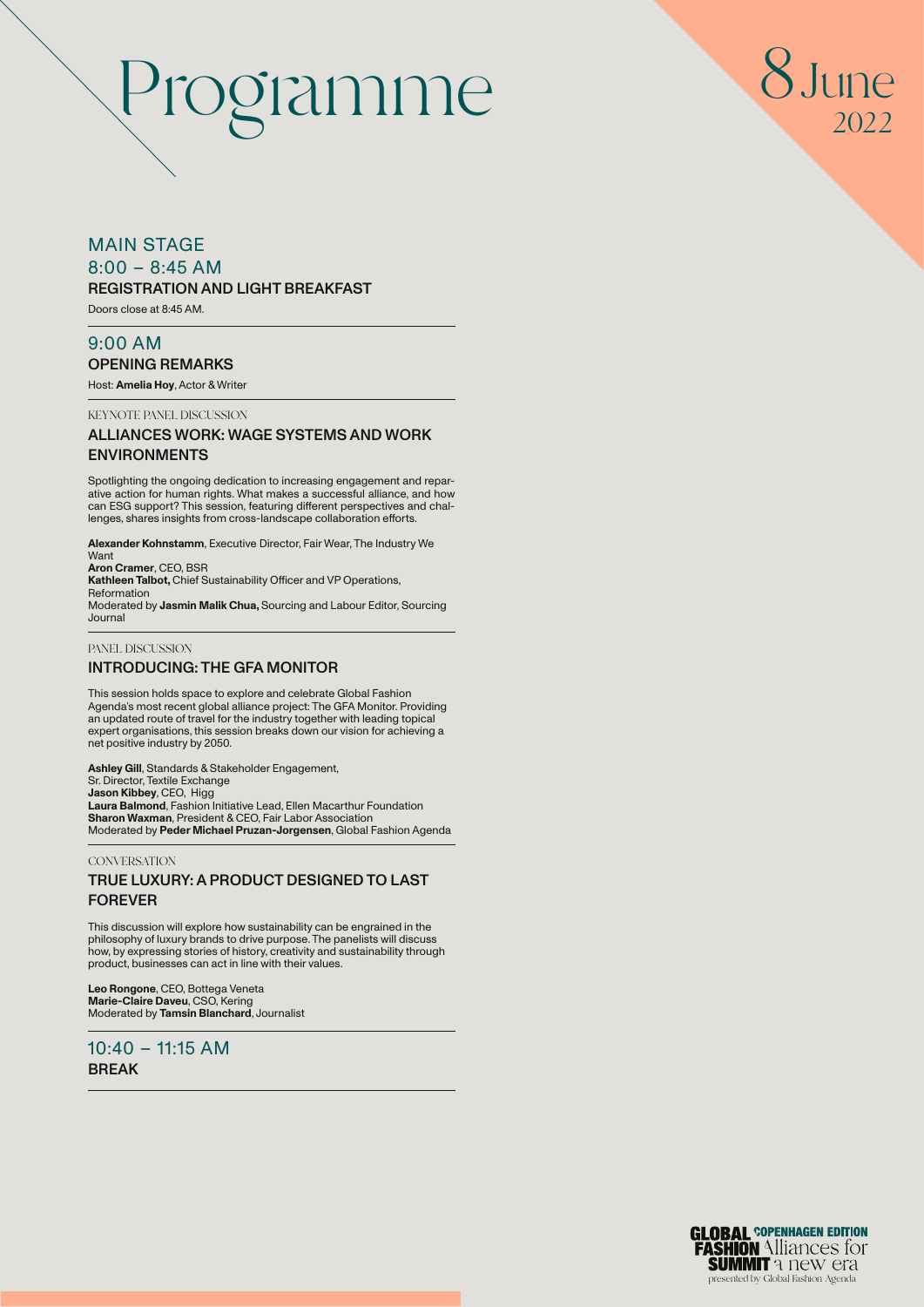## Inne 2022

### MAIN STAGE

### PANEL DISCUSSION

### HISTORIES AND FUTURES FOR FASHION EDUCATION

To solve such epic issues, new thinking is needed across the fashion industry - especially within its leadership. Decolonising the European and North American fashion curriculum is an important approach to this task. What does it mean to improve the standards of fashion education to sup-port talent - and what can industry institutions and frameworks do to help?

**Frederica Brooksworth**, Founder & CEO, Council for International African Fashion Education

**Ngozi Okaro**, Founder, Custom Collaborative

**Nina Stevenson**, Head of Education, Centre for Sustainable Fashion, University of the Arts London

**Rahemur Rahman**, Creative Director, Rahemur Rahman Moderated by **Bella Webb**, Sustainability Editor, Vogue Business

### **PRESENTATION**

### A DECARBONIZED FASHION SUPPLY CHAIN WITHIN REACH: THE \$2 BILLION UNLOCK

**Lewis Perkins**, President, Apparel Impact Institute

### 12:05 PM – 1:45 PM **LUNCH BREAK**

PANEL DISCUSSION

### THE ROLE OF RETAIL

Retail plays a major role in the transition to sustainability. As the cultural bridge between production and consumption, what shifts, tactics, technologies and new strategies are emerging to balance consumer expectation with planetary boundaries? This session brings together competitor voices to share urgent learnings.

### **Adrien Da Maia**, CEO, Courrèges **Max Bittner,** CEO, Vestiaire Collective

### PANEL DISCUSSION TRACEABILITY AND TRANSPARENCY FOR

SYSTEMIC CHANGE

Traceability urges brands to be more transparent about their social and environmental efforts - transparency is foundational to achieving systemic change. What new track and trace standards, technologies and approaches are enforcing disclosure and how are brands responding?

**Janet Mensink,** Executive Director, The Social & Labor Convergence Program **Maeve Galvin**, Global Policy & Campaign Director, Fashion Revolution **Natasha Franck**, CEO & Founder, EON

**Nicolaj Reffstrup**, Founder, GANNI

**Thierry Andretta,** CEO, Mulberry Moderated by **Lily Cole**, Author, Podcaster and Advisor for UNECE

### ACTION STAGE

## 11.00 AM –11.30 AM

### NET ZERO PAKISTAN: TURBOCHARGING SUPPLY CHAIN DECARBONISATION

Pakistan's textile sector has come together to help decarbonise global supply chains – but will this be enough on its own? From global brands to their suppliers in Pakistan, a combined effort is needed to finance the shared goal of low carbon supply chains. How can regional coalitions tap into the power of strategic alliances to do this?

**Ebru Debbag**, Executive Director Global Sales and Marketing, Soorty **Enterprises** 

**Kurt Kipka**, Chief Impact Officer, Apparel Impact Institute **Talha Khan**, Executive Director, Pakistan Environment Trust

### ACTION STAGE

### 12.15 PM – 1.00 PM

### ESG POLICY REQUIREMENTS: USING DATA TO PREPARE FOR THE NEW ERA OF CARBON **DISCLOSURE**

Measuring and reporting on carbon emissions is top of mind today for everyone from investors to consumers to policy makers. As an executive, you are keenly aware that meeting and exceeding ESG goals is ultimately your responsibility and stakeholders will hold you accountable. The good news is the technology already exists to provide the measurement and insights needed to continuously understand and improve your progress.

Join executives from Higg, Puma, SME Brand, and Zalando as they discuss upcoming policy and how they're leading the industry and their teams to a Net Positive future. Panel members will discuss:

- The carbon reduction initiatives that have proven successful for their business
- How they have created an impact-driven culture throughout their
- companies • How they're setting SBTs to measure success
- Top advice for brands, regardless of where they are on their journey

**Jason Kibbey**, CEO, Higg

**Stefan Seidel**, Senior Head of Corporate Sustainability, PUMA **Kathleen Talbot**, Chief Sustainability Officer and VP Operations, Reformation

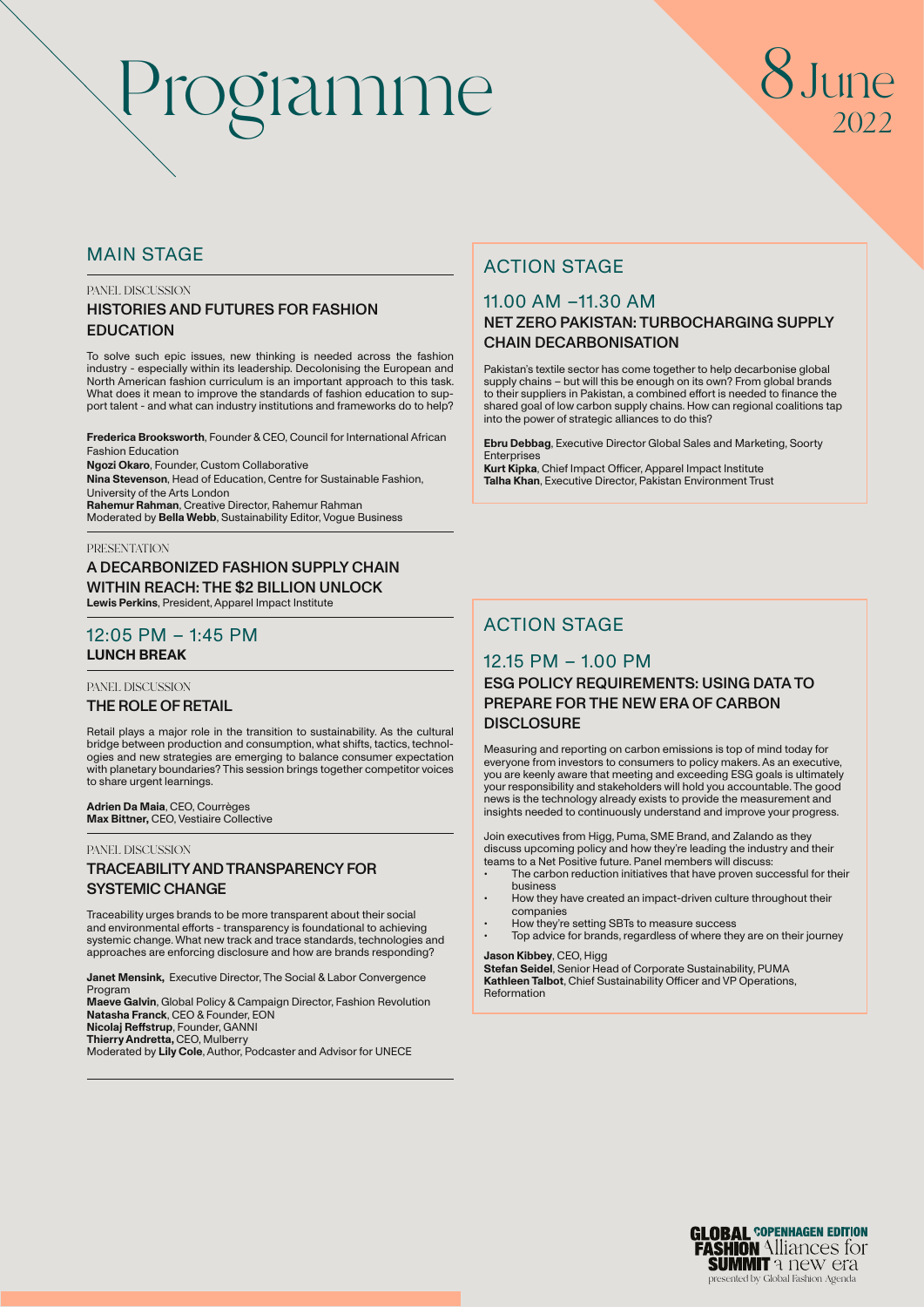# Programme 8June

# 2022

PANEL DISCUSSION

### STRENGTHENING ACCOUNTABILITY FOR 1.5 **DEGREES**

Accountability within fashion's carbon emissions reduction journey is a shared goal - not only between industry and society but through frameworks like the Paris Agreement. Disciplinary action for broken reduction targets must be expected, alongside policy's role in strengthening company duty. How can fashion keep 1.5°C accountable?

**Jeannie Renne-Malone,** VP Global Sustainability, VF Corporation **Lindita Xhaferi-Salihu,** Fashion Charter Lead, UN Climate Change **Matthew Guenther,** Director Environmental Sustainability, TAL Apparel **Stefan Seidel,** Senior Head of Corporate Sustainability, Puma Moderated by **Laila Petrie**, CEO, 2050

### PANEL DISCUSSION

### SCIENCE-BASED TARGETS FOR NATURE

Addressing interconnected issues isn't easy: Mapping water crisis cause and effect is a complex process. Contextualising targets is a good place to start, using Science-Based Targets to provide a tangible framework. Mass species extinction has begun. Ultimately, what does it mean to integrate environmental justice into holistic biodiversity strategy?

**Jocelyn Wilkinson**, Director, Burberry **Kristen Nuttall**, Project Lead, The Fashion Pact **Margot Wood**, PhD, Director of Nature-Positive Value Chains, Conservation International **Xiye Bastida**, Climate Justice Activist Moderated by **Patrick Frick,** Global Coordinator, Global Commons

### 3:30 PM – 4:30 PM **BREAK**

### VIDEO PRESENTATION NIKE'S VISION FOR A CIRCULAR FUTURE

The science is clear and we hear it from athletes every day: we must do more to protect the future of this planet and the future of sport. Nike has been embedding and advancing sustainable solutions for decades, considering how product is sourced, made, used, returned, reused and ultimately reimagined as something new. As a design and innovation-led company, Nike continues to re-imagine and anticipate the possibilities of tomorrow. In this pre-recorded session you'll hear from Nike leaders and athletes on how the athletic leader strives to explore new solutions and partner in unexpected places to create products that last longer and are designed with their end in mind.

Video message from: **Eliud Kipchoge**, Runner and Marathon World Record Holder **John Hoke**, Chief Design Officer, Nike **Noel Kinder,** Chief Sustainability Officer, Nike **Seana Hannah**, VP Sustainable Innovation, Nike

### ACTION STAGE

### 1.15 PM – 2.15 PM

### GANNI'S CARBON RETHINK: FROM OFFSETTING TO INSETTING

There's increasing industry discussion around the actual impact of carbon offsetting and what makes a holistic climate action strategy. Presented as a transparent case study from the team at GANNI, this session explores carbon insetting's ability to decarbonise the supply chain, empower suppliers and drive positive change beyond the brand.

**Nicolaj Reffstrup**, Founder, GANNI **Dio Kurazawa**, Co-Founder, The Bear Scouts VOF **Lubomila Jordanova**, Founder, Plan A **Jade Wilting**, Environmental Responsibility Manager, GANNI **Miguel Repas Gonçalves**, Co-Founder, CEO, STRIX

### ACTION STAGE

### 3.45 PM – 4.45 PM CIRCULAR FASHION PARTNERSHIP CASE STUDY

Circular Fashion Partnership aims to achieve a long-term, scalable and just transition to a circular fashion industry. During this case study, Global Fashion Agenda congregates participants of the Circular Fashion Partnership to share tangible learnings and concrete recommendations on accelerating and scaling recycling of post-industrial textile waste domestically in Bangladesh.

**Helene Smits,** Chief Sustainability Officer, Recover **Mumit Hasan**, Head of Operations – Bangladesh, Reverse Resources **Alexander Granberg**, Project Specialist – Sustainability & Innovation, **BESTSELLER Vidiya Amrit Khan**, Director BGMEA, The Bangladesh Garment Manufacturers and Exporters Association (BGMEA),

**Holly Syrett,** Impact Programmes & Sustainability Director, Global Fashion Agenda

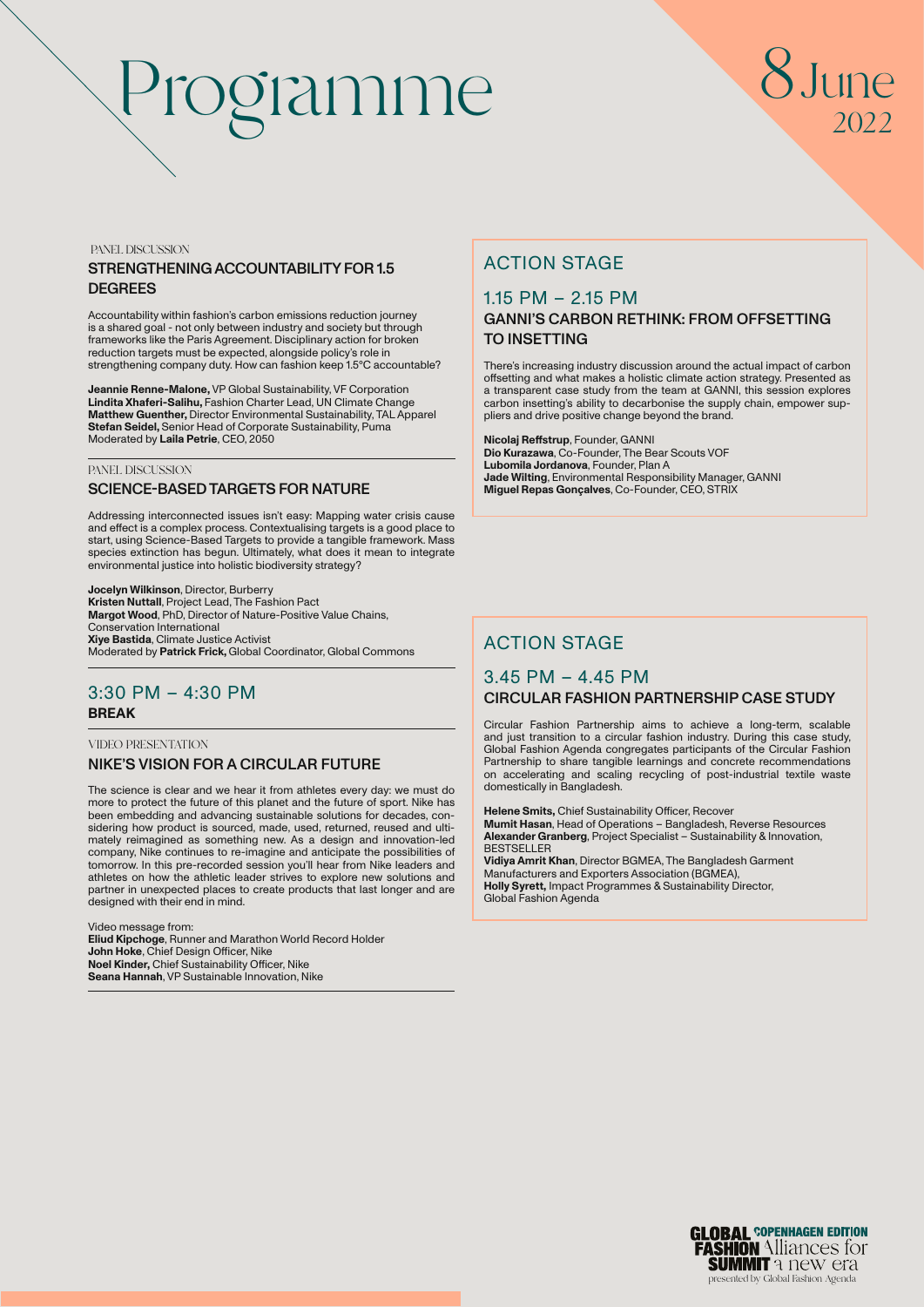8June 2022 DAY<sub>2</sub>

### PANEL DISCUSSION METAVERSE IMPACT + DECENTRALISED FUTURES

It's time to take a more serious look at how blockchain technology has and will support sustainability initiatives in fashion. When open-source gov-ernance prevails, major impact implications follow in the metaverse and beyond. Understanding research on the environmental and socio-cultural implications of this emerging realm is key.

**Evelyn Mora**, CEO & Founder, Digital Village **Jeremy Karl,** Co-Founder, Hibiscus Tech **Leanne Elliott Young**, CEO and Co-founder, Institute of Digital Fashion Moderated by **Faith Robinson,** Co-founder, CogDis

### CONVERSATION AND CLOSING REMARKS THE VALUE CHAIN REPRESENTATION CHALLENGE

The global nature of fashion's value chain puts pressure on an equity-driven approach to sustainability talks. But how is this possible when diverse representation is missing from critical conversations? From travel restriction challenges to limited community reach, this session addresses the Eurocentric Global North context of the Global Fashion SummitCopenhagen Edition, touching upon current dilemmas and future opportunities for change.

**Nikhil Hirdaramani**, Sustainability Expert, Hirdaramani Group **Syed Naved Husain**, CEO, Beximco Limited Moderated by **Federica Marchionni,** CEO, Global Fashion Agenda

### **CLOSING REMARKS**

6:00 PM